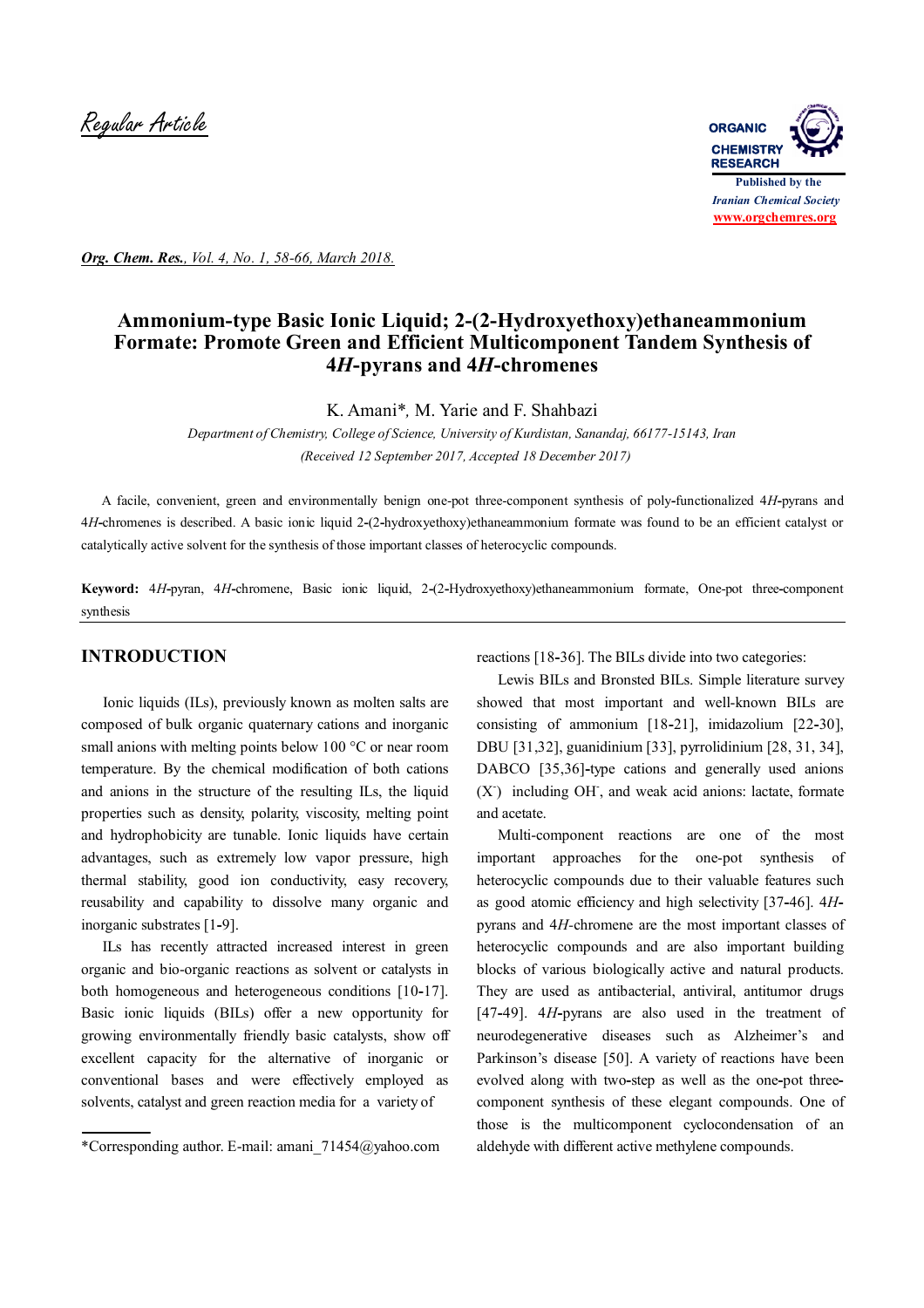Various types of homogeneous or heterogeneous catalysts in acidic or basic conditions have been applied to these transformations [51**-**61]. Although these procedures are suitable for the synthesis of 4*H***-**chromenes and 4Hpyrans, the improvement of an efficient and appropriate approach still remains an attractive goal for researchers. This article reports a facile, convenient and environmentally benign one-pot three**-**component synthesis of polyfunctionalized 4*H***-**pyrans and 4*H***-**chromenes using basic ionic liquid 2**-**(2**-**hydroxyethoxy)ethaneammonium formate as a reaction promoter. To our knowledge, no other studies have been reported on the applications of this BIL in organic synthesis.

## **EXPERIMENTAL**

All reagents were purchased from Merck and Floka and used without further purification. All yields refer to isolated products after purification. Products were recognized by evaluation in their physical and spectra records (IR, Mass,  ${}^{1}$ H and  ${}^{13}$ C NMR) with those reported in the literature. TLC was performed on silica-gel 60 GF254. Melting points have been corrected and determined on Barnstead/Electrothermal 9100 apparatus. FT**-**IR spectra were recorded on Bruker FT**-**IR, Vector**-**22 spectrophotometer in KBr pellets. Mass spectra were recorded on an Agilent**-**5975C inert XL MSD (70 eV, EI). The NMR spectra were recorded on a Bruker NMR (<sup>1</sup>H NMR: 400.22 MHz, <sup>13</sup>C NMR: 100.64 MHz). The spectra were measured in DMSO**-**d6 relative to TMS (0.00 ppm). Basic ionic liquid 2**-**(2**-**hydroxyethoxy) ethaneammonium formate 3 was synthesized according to the formerly reported method [62]. Selected characterization data are available in "Supplementary Materials".

### **General Procedure for the Catalytic Synthesis of 4H-pyrans**

A mixture of an aromatic aldehyde (1 mmol), malononitrile (1 mmol) and ethyl acetoacetate or acetylacetone (1 mmol) was added to the mixture of basic ionic liquid and ethanol (1:5) (1.5 ml), as a catalytically active solvent. The resulting reaction mixture was stirred at room temperature and the progress of the reaction was monitored by TLC plate in a *n*-hexane:ethyl acetate 9:1 mixture. After completion of the reaction, 20 ml of cool water was added

to the mixture for completion of the precipitation and removal of basic ionic liquid. Then, the crude product was collected by filtration, air**-**dried and recrystallized from EtOH to obtain pure products with good to excellent yields (Table 2).

### **General Procedure for the Catalytic Synthesis of 4H-chromenes**

 One drop of basic ionic liquid (0.06 mmol) was added to the mixture of aromatic aldehyde (1 mmol), malononitrile (1 mmol) and 2-naphtol or 1-naphtol (1 mmol). Then, the mixture was fixed in an oil path at 100 °C under a solventfree condition for an appropriate time. The progress of the reaction was monitored by TLC plate in a *n*-hexane:ethyl acetate 9:1 mixture. After completion of the reaction, the crude solid product was washed with cold ethanol (15 ml). The product was dissolved in a smallest quantity of DMF and gently recrystallized after addition of  $5 \text{ ml H}_2\text{O}$  to afford good yields of pure product (Table 4).

#### **RESULTS AND DISCUSSION**

### **Synthesis 2-(2-Hydroxyethoxy)ethaneammonium formate**

Basic ionic liquid 2**-**(2**-**hydroxyethoxy) ethaneammonium formate 3 was synthesized according to the formerly reported method (Scheme 1) [62]. The assynthesized BIL was characterized by comparison with authentic samples and by physical and spectroscopy data  $(IR, {}^{1}H$  and  ${}^{13}C$  NMR).

#### **Synthesis of 4***H***-pyrans**

Initially, to optimize the experimental conditions for the synthesis of 4*H***-**pyrans, we focused on the reaction between 3-nitrobenzaldehyde 4, malononitrile 5 and ethyl acetoacetate 6 as the model reaction (Scheme 2). As shown in Table 1, the reaction was carried out in various solvent systems and distinct quantities of basic ionic liquid. The best result for the model reaction was obtained with catalytically active solvent basic ionic liquid/ethanol (96%) (1:5) (Table 1, entry 7).

Subsequently, for the synthesis of 4*H*-pyran derivatives, a range of various aryl aldehydes with electron**-**withdrawing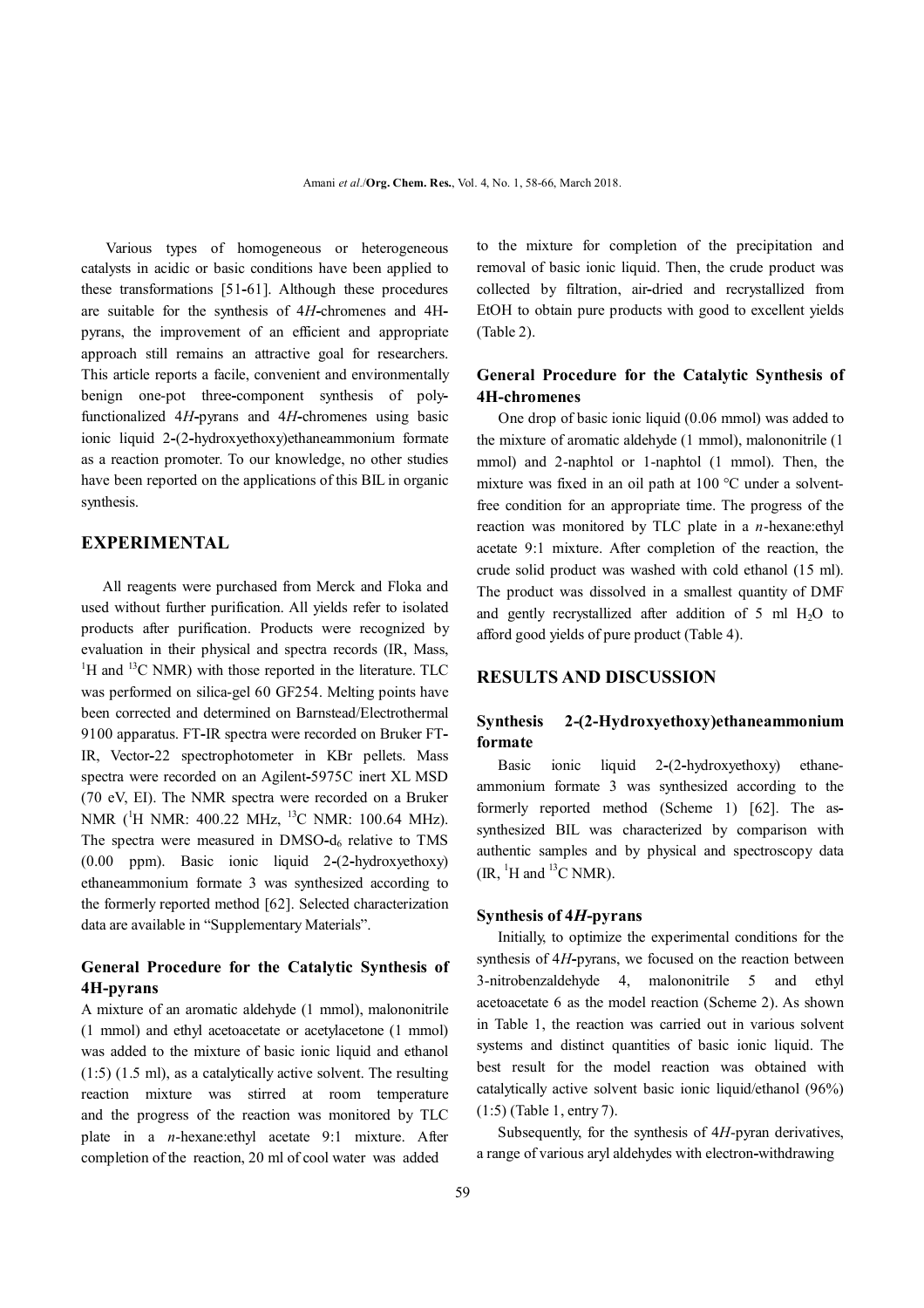Ammonium-type Basic Ionic Liquid/**Org. Chem. Res.**, Vol. 4, No. 1, 58-66, March 2018.



*Scheme 1.* Preparation of basic ionic liquid, 2**-**(2**-**hydroxyethoxy)ethaneammonium formate



*Scheme 2.* Model reaction for the synthesis of 4*H***-**pyrans

| Entry |                                          | Time  | Yield            |
|-------|------------------------------------------|-------|------------------|
|       | IL/solvent <sup>a</sup>                  | (min) | $(%)^b$          |
|       | Ethanol 96% <sup>c</sup>                 | 120   | $\boldsymbol{0}$ |
| 2     | BIL $(0.18 \text{ mmol})^d$ -ethanol 96% | 120   | 62               |
| 3     | BIL(1 ml)                                | 30    | 90               |
| 4     | BIL-EtOH 96% (1:1)                       | 20    | 88               |
| 5     | BIL-EtOH 96% (1:2)                       | 20    | 88               |
| 6     | BIL-EtOH 96% (1:3)                       | 30    | 86               |
| 7     | BIL-EtOH 96% (1:5)                       | 35    | 91               |
| 8     | BIL-EtOH 96% (1:7)                       | 60    | 79               |
| 9     | BIL-CTAB (3 CMC) (1:2)                   | 60    | 45               |
| 10    | BIL-SDS (3 CMC) (1:2)                    | 40    | 70               |
| 11    | $BIL$ -water $(1:1)$                     | 50    | 60               |

 **Table 1.** Optimization of the Reaction Conditions for the Synthesis of 7a

 ${}^{\text{a}}$ Catalyst-solvent = 1.5 ml.  ${}^{\text{b}}$ Isolated yield.  ${}^{\text{c}}$ Cheap solvent that is available commercially. <sup>d</sup>One drop with Pasteur pipette.

and releasing group were reacted with malononitrile and acetylacetone or ethyl acetoacetate to yield a corresponding

product (Scheme 3). As can be seen in Table 2, aryl aldehyde with an electron**-**withdrawing group, such as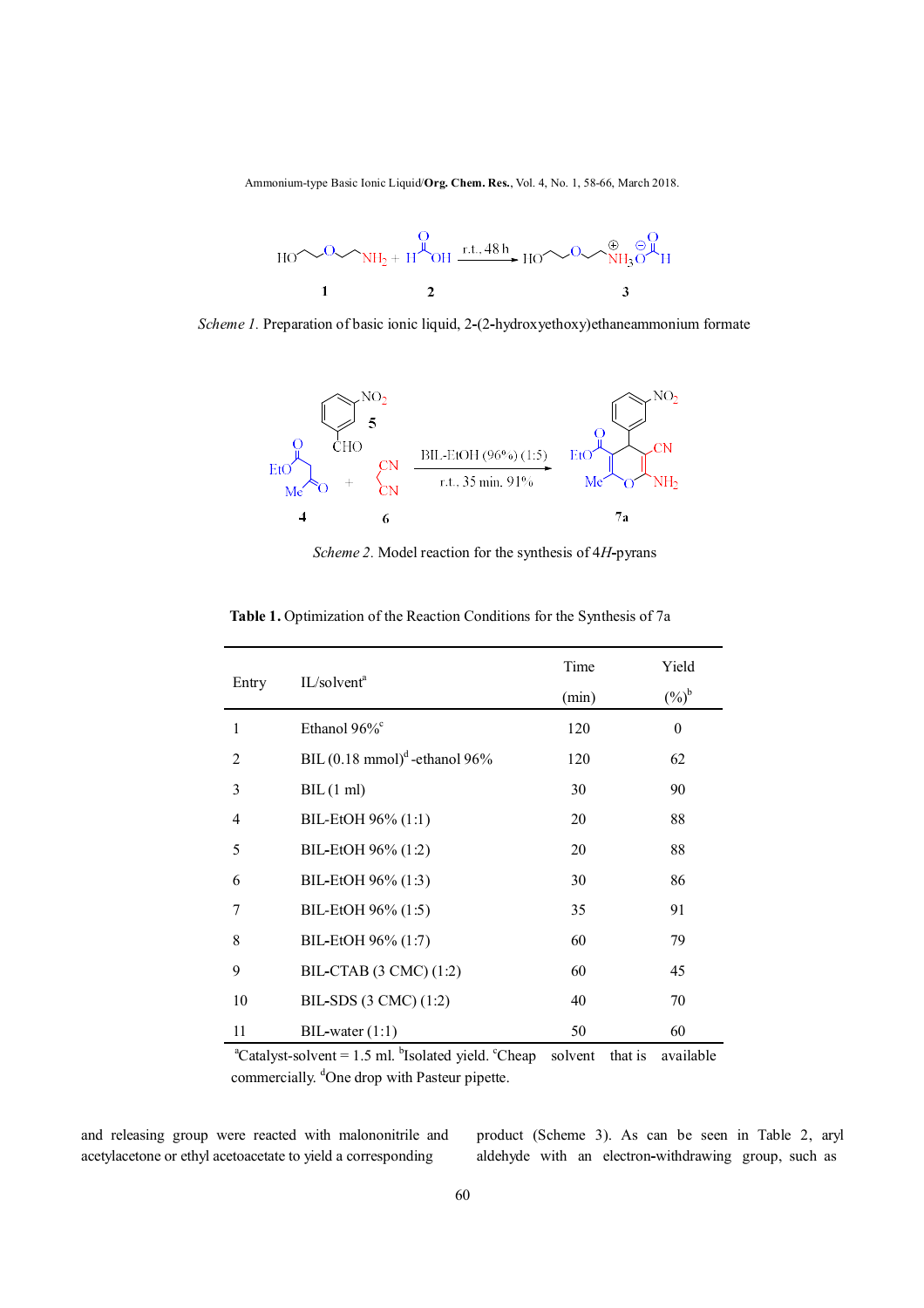Amani *et al.*/**Org. Chem. Res.**, Vol. 4, No. 1, 58-66, March 2018.



*Scheme 3.* Synthesis of 4*H***-**pyran derivatives

 **Table 2.** Synthesis of 4*H***-**pyran Derivatives under the Above**-**mentioned Conditions

| Entry                    | $\mathbf{R}^1$         | $R^2$ | Product        | Time<br>(min) | Yield<br>$(\%)^a$                       | M. P.<br>$({}^{\circ}C)$ |
|--------------------------|------------------------|-------|----------------|---------------|-----------------------------------------|--------------------------|
| $\mathbf{1}$             | $3-NO2$                | OEt   | 7a             | 35            | 91                                      | 181-183                  |
| $\overline{c}$           | $H_{\rm}$              | OEt   | 7 <sub>b</sub> | 35            | 85                                      | 184-186                  |
| $\mathfrak{Z}$           | $2,4$ -Cl <sub>2</sub> | OEt   | 7c             | 30            | 90                                      | 144-145                  |
| $\overline{\mathcal{L}}$ | $4-NO2$                | OEt   | 7d             | 20            | 93                                      | 173-175                  |
| 5                        | 4-OMe                  | OEt   | 7e             | 300           | $\overline{\phantom{a}}^{\phantom{a}b}$ |                          |
| 6                        | $4-Cl$                 | OEt   | 7f             | 25            | 92                                      | 171-174                  |
| $\tau$                   | 4-Me                   | OEt   | 7g             | 50            | 82                                      | 174-177                  |
| 8                        | $4-F$                  | OEt   | 7h             | 25            | 88                                      | 169-171                  |
| 9                        | $2-Pr$                 | OEt   | 7i             | 20            | 88                                      | 178-182                  |
| 10                       | $2-C1$                 | OEt   | 7j             | 32            | 87                                      | 189-191                  |
| 11                       | $3-NO2$                | Me    | 7k             | 20            | 88                                      | 218-220                  |
| 12                       | $H_{\rm}$              | Me    | 71             | 35            | 82                                      | 153-155                  |
| 13                       | $4-Cl$                 | Me    | 7 <sub>m</sub> | 25            | 82                                      | 159-160                  |
| 14                       | $4-F$                  | Me    | 7n             | 30            | 85                                      | 162-165                  |
| 15                       | $2-Pr$                 | Me    | 7 <sub>o</sub> | 25            | 86                                      | 123-126                  |
| 16                       | 4-Me                   | Me    | 7p             | 50            | 80                                      | 130-131                  |
| 17                       | $2-C1$                 | Me    | $7q$           | 30            | 82                                      | 122-125                  |

a a shekara ta 1972 a ƙafa ta ƙasar Ingila.<br>'Yan wasan ƙafa ta ƙasar Ingila. Isolated Yield. <sup>b</sup>After 5 h, a mixture of products was obtained.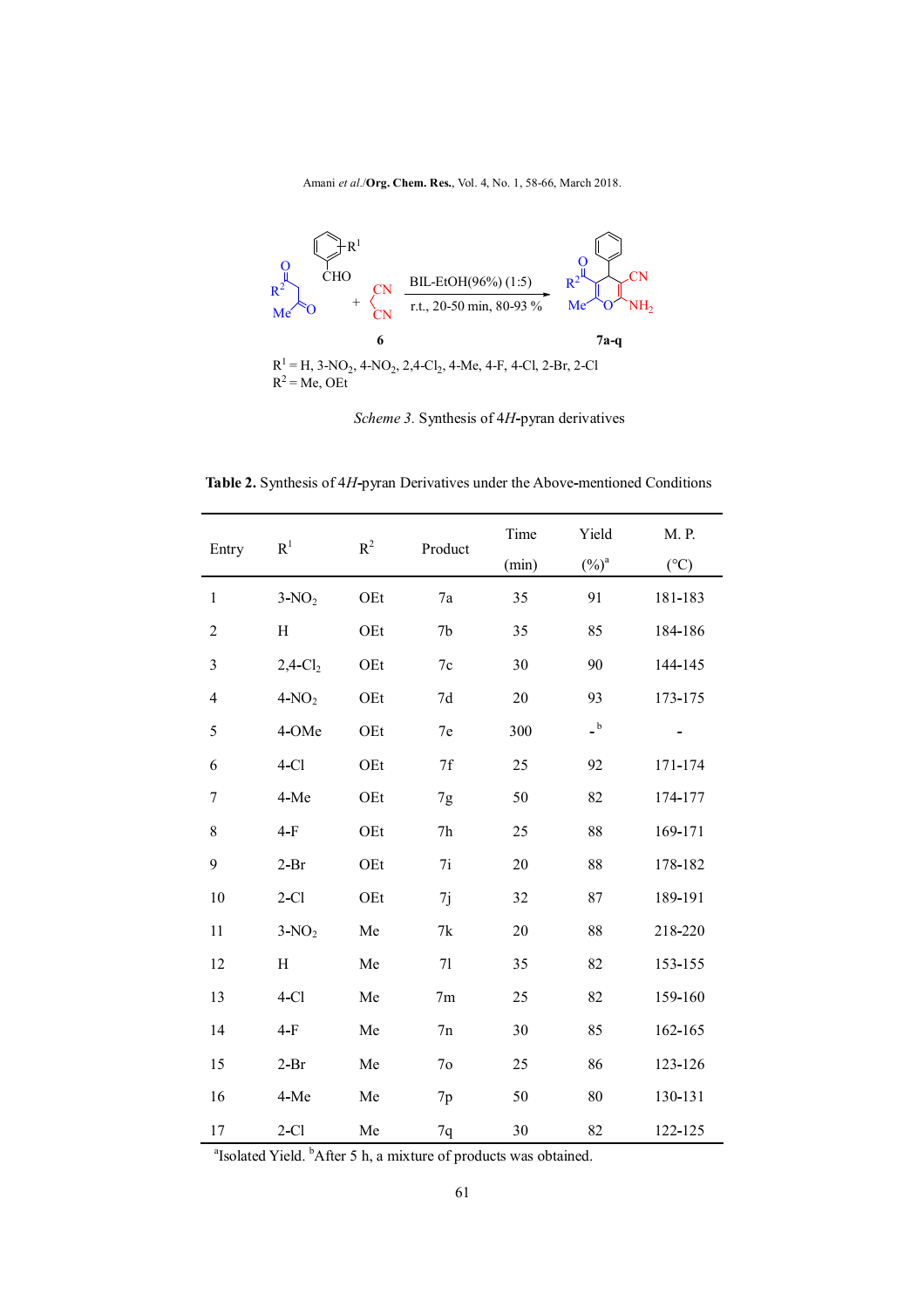Ammonium-type Basic Ionic Liquid/**Org. Chem. Res.**, Vol. 4, No. 1, 58-66, March 2018.



*Scheme 4.* Model reaction for the synthesis of 4*H***-**chromene derivative

 **Table 3.** Optimization of the Reaction Conditions for the Synthesis of 10a

| Entry |                                     | Temperature   | Time  | Yield        |
|-------|-------------------------------------|---------------|-------|--------------|
|       | IL/solvent                          | $(^{\circ}C)$ | (min) | $(\%)^a$     |
| 1     | None                                | r.t.          | 120   | $\theta$     |
| 2     | BIL $(0.18 \text{ mmol})^b$         | r.t.          | 120   | $\theta$     |
| 3     | BIL(0.18 mmol)                      | 80            | 60    | 62           |
| 4     | BIL(0.18 mmol)                      | 100           | 25    | 90           |
| 5     | BIL $(0.12 \text{ mmol})^c$         | 100           | 30    | 90           |
| 6     | BIL $(0.06 \text{ mmol})^d$         | 100           | 30    | 90           |
| 7     | BIL-EtOH 96% (1:5)                  | r.t.          | 120   | $\mathbf{0}$ |
| 8     | BIL-EtOH 96% (1:5)                  | Reflux        | 60    | $\theta$     |
| 9     | BIL (0.18 mmol)-acetonitrile (1 ml) | Reflux        | 90    | 35           |
| 10    | $BIL(0.18 mmol)$ -water $(1 ml)$    | Reflux        | 50    | 81           |

<sup>a</sup>Isolated yield. <sup>b</sup>One drop with Pasteur pipette. <sup>c</sup>Two drops with a microsyringe. <sup>d</sup>One drop with a microsyringe.



*Scheme 5.* Synthesis of 4*H***-**chromenes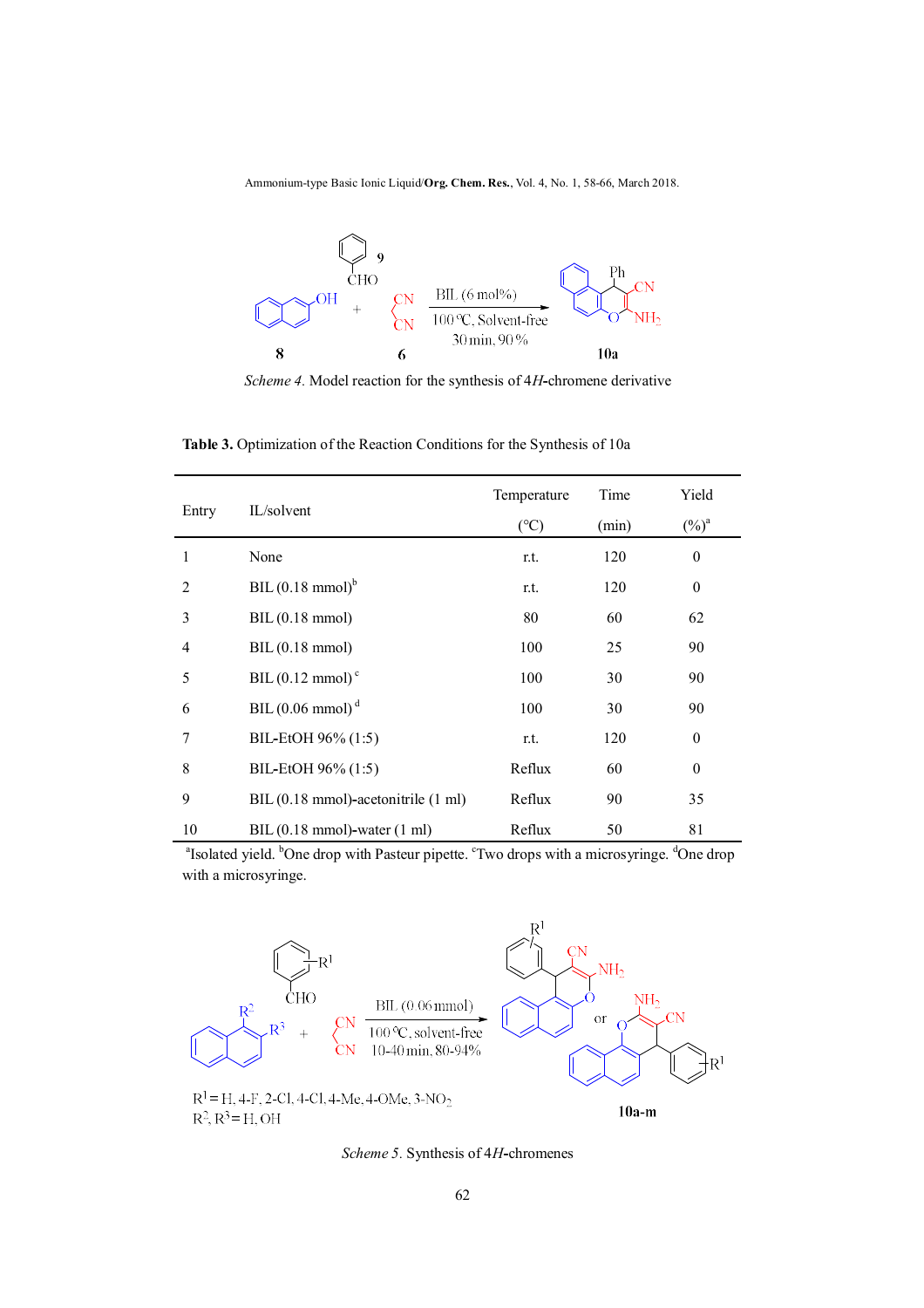| Entry          | R <sup>1</sup> | Naphthol   | Product         | Time<br>(min) | Yield<br>$(\%)^a$ | M. P.<br>$(^{\circ}C)$ |
|----------------|----------------|------------|-----------------|---------------|-------------------|------------------------|
|                |                |            |                 |               |                   |                        |
| $\mathbf{1}$   | H              | 2-Naphthol | 10a             | 30            | 90                | 287-288                |
| $\overline{2}$ | $4-F$          | 2-Naphthol | 10 <sub>b</sub> | 20            | 92                | 226-227                |
| 3              | $2-Cl2$        | 2-Naphthol | 10c             | 13            | 91                | 269-270                |
| $\overline{4}$ | $4-C1$         | 2-Naphthol | 10d             | 10            | 94                | 215-216                |
| 5              | 4-Me           | 2-Naphthol | 10 <sub>e</sub> | 40            | 84                | 266-267                |
| 6              | $3-NO2$        | 2-Naphthol | 10f             | 12            | 92                | 238-239                |
| $\overline{7}$ | 4-OMe          | 2-Naphthol | 10 <sub>g</sub> | 50            | 78                | 195-197                |
| 8              | H              | 1-Naphthol | 10 <sub>h</sub> | 30            | 87                | 213-216                |
| 9              | $2-C1$         | 1-Naphthol | 10i             | 12            | 91                | 242-244                |
| 10             | $4-C1$         | 1-Naphthol | 10j             | 10            | 93                | 234-237                |
| 11             | $4-F$          | 1-Naphthol | 10k             | 15            | 90                | 227-229                |
| 12             | $3-NO2$        | 1-Naphthol | 101             | 12            | 90                | 213-215                |
| 13             | 4-Me           | 1-Naphthol | 10 <sub>m</sub> | 30            | 85                | 201-203                |

 **Table 4.** Synthesis of 4*H***-**pyran Derivatives under the Optimum Conditions

a Isolated yield.

bromo and nitro, react faster and have better yields than those with an electron**-**releasing group such as methyl and methoxy. The methoxy group on *para* position of aryl aldehyde resulted in a mixture of product after 5 h (Table 2, entry 5).

#### **Catalytic Synthesis of 4***H***-chromenes**

At first, the reaction between benzaldehyde 8, malononitrile 5 and 2-naphtol 9 was considered as a test reaction for the synthesis of 2**-**amino**-**4*H***-**chromene 10a (Scheme 4). As can be seen in Table 3, the reaction was carried out in various solvent systems, different amounts of basic ionic liquid and distinct temperatures. The best result was obtained with a catalytic amount of basic ionic liquid in 100 °C (Table 3, entry 6). To demonstrate the performance of this methodology for the synthesis of 2**-**amino**-**4*H*chromene derivatives, a variety of different aryl aldehydes

were reacted with malononitrile and 2**-**naphtol or 1**-**naphtol to yield the corresponding 4*H***-**chromene product (Scheme 5). As shown in Table 4, aryl aldehyde with an electron withdrawing group reacted faster than those with an electron releasing group.

#### **Plausible Mechanism**

 As expected from the literature data, the mechanism of the reaction initially proceeded *via* Knoevenagel condensation in which catalytic amount of basic ionic liquid promotes the reaction by abstracting a proton from the malononitrile. Bezylididenemalononitrile intermediate may form with the aldehyde that consequently reacts through Michael addition. Finally, cyclization and tautomerization afford the corresponding 4*H***-**pyran (Scheme 6). The mechanism for treatment of naphthol with aldehyde for the synthesis of 4*H***-**chromenes by a few differences is generally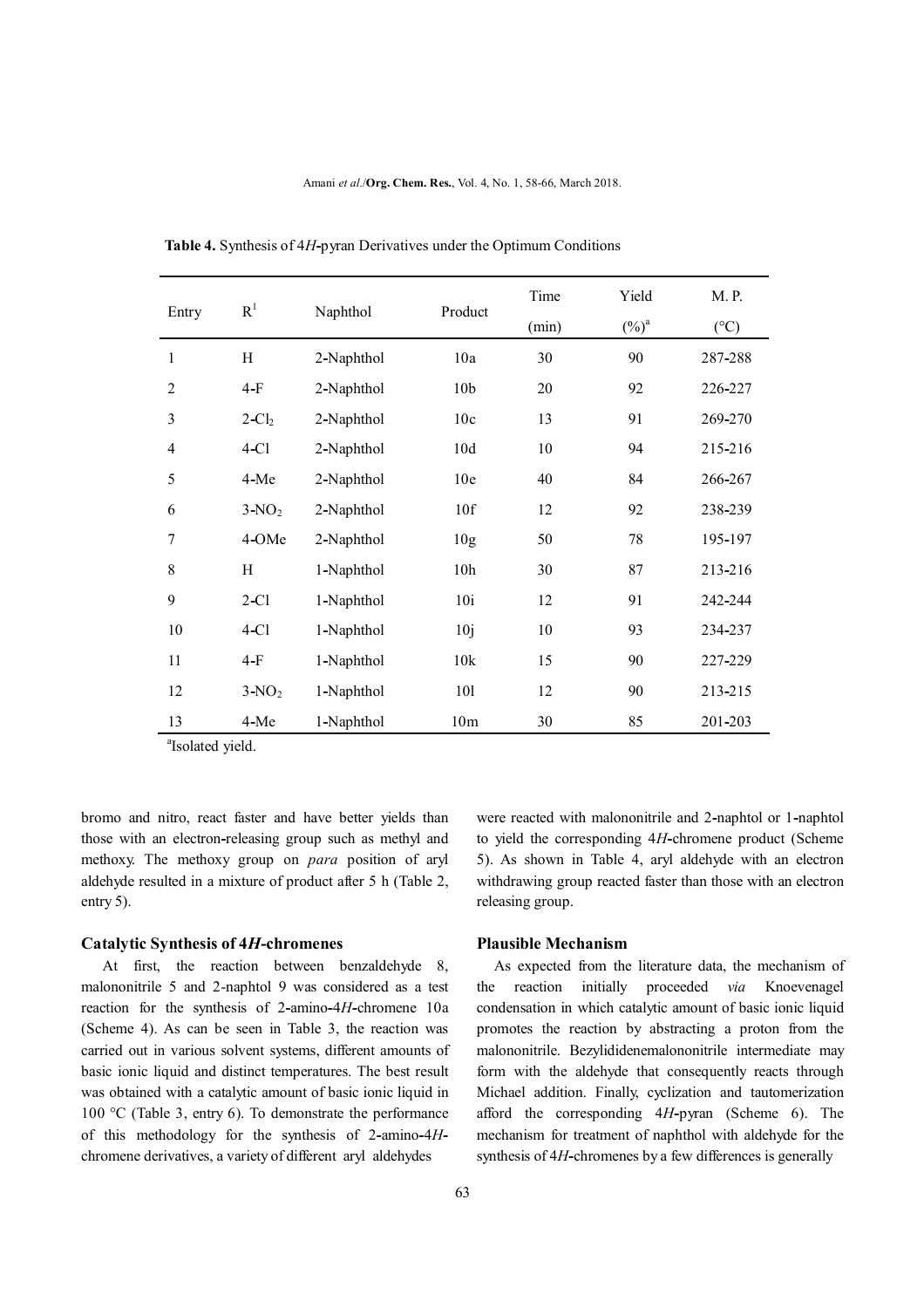Ammonium-type Basic Ionic Liquid/**Org. Chem. Res.**, Vol. 4, No. 1, 58-66, March 2018.



*Scheme 6.* Plausible mechanisms of 4*H***-**pyrans synthesis

similar to the mentioned process.

### **CONCLUSIONS**

In Conclusions, we have reported a facile, convenient and environmentally benign one**-**pot three**-**component synthesis of poly**-**functionalized 4*H***-**pyrans and 4*H*chromenes using basic ionic liquid 2**-**(2**-**hydroxyethoxy) ethaneammonium formate as a reaction promoter. In this research, we have efficaciously advanced the methodologies

that offer several advantages such as excessive yields, easy and mild experimental procedures, low reaction times, use of cheap and available starting materials and very simple work up.

# **ACKNOWLEDGMENTS**

We are thankful to the University of Kurdistan Research Council for the partial support of this research.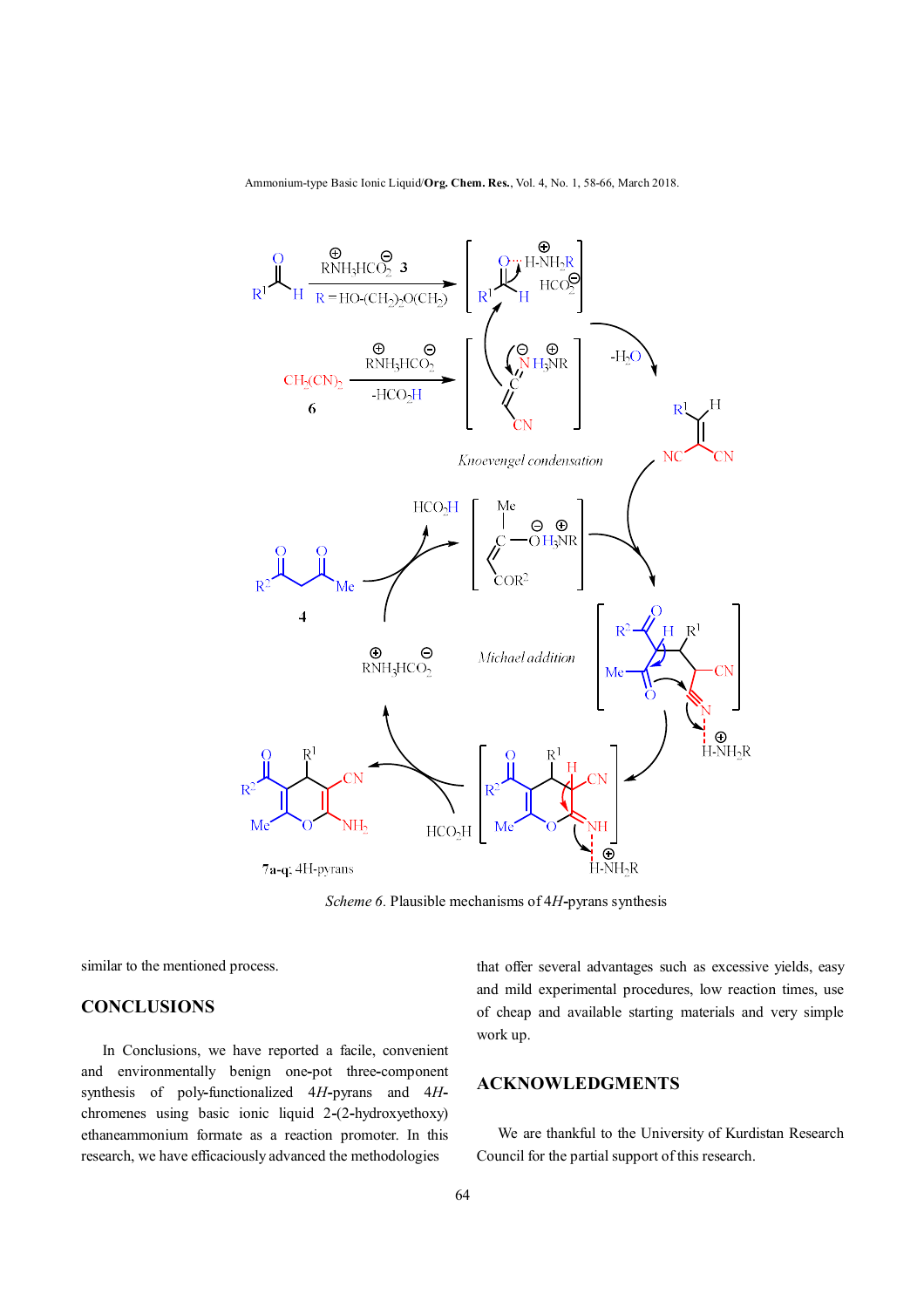### **REFERENCES**

- [1] A.R. Hajipour, F. Rafiee, J. Iran. Chem. Soc. 6 (2009) 647.
- [2] V.I. Pârvulescu, C. Hardacre, Chem. Rev. 107 (2007) 2615.
- [3] J.P. Hallett, T. Welton, Chem. Rev. 111 (2011) 3508.
- [4] M.A.P. Martins, C.P. Frizzo, D.N. Moreira, N. Zanatta, H.G. Bonacorso, Chem. Rev. 108 (2008) 2015.
- [5] H. Olivier-Bourbigou, L. Magna, D. Morvan, Appl. Catal. A: Gen. 373 (2010) 1.
- [6] K. Niknam, A. Piran, Z. Karimi, J. Iran. Chem. Soc. 13 (2016) 859.
- [7] S. Baghery, M.A. Zolfigol, R. Schirhagl, M. Hasani, Catal. Lett. 147 (2017) 2083.
- [8] A.R. Hajipour, M. Karimzadeh, H. Tavallaei, J. Iran. Chem. Soc. 12 (2015) 987.
- [9] M.A. Zolfigol, R. Ayazi-Nasrabadi, S. Baghery, Appl. Organometal. Chem. 30 (2016) 273.
- [10] H.M. Yang, Y.H. Hung, C.Y. Tu, J. Taiwan Inst. Chem. Eng. 45 (2014) 1421.
- [11] J. Zhao, F. Yan, L. Qiu, Y. Zhang, X. Chen, B. Sun, Chem. Commun. 47 (2011) 11516.
- [12] S.R. Roy, A.K. Chakraborti, Org. Lett. 12 (2010) 3866.
- [13] A. Sarkar, S.R. Roy, N. Parikh, A.K. Chakraborti, J. Org. Chem. 76 (2011) 7132.
- [14] A. Sarkar, S.R. Roy, A.K. Chakraborti, Chem. Commun. (2011) 4538.
- [15] A. Schenzel, A. Hufendiek, C. Barner-Kowollik, M. A.R. Meier, Green Chem. 16 (2014) 3266.
- [16] L.-C. Feng, Y.-W. Sun, W.-J. Tang, L.J. Xu, K.L. Lam, Z. Zhou, A.S.C. Chan, Green Chem. 12 (2010) 949.
- [17] D. Singh, S. Narayanaperumal, K. Gul, M. Godoi, O. E.D. Rodrigues, A.L. Braga, Green Chem. 12 (2010) 957.
- [18] H.R. Shaterian, M. Arman, F. Rigi, J. Mol. Liq. 158 (2011) 145.
- [19] H.R. Shaterian, M. Kangani, Scientia Iranica, Trans. C: Chem. Chem. Eng. 20 (2013) 571.
- [20] J. Zheng, Y. Li, Mendeleev Commun. 21 (2011) 280.
- [21] C.-Y. Yang, T.J. Fang, Process Biochem. 50 (2015)

623.

- [22] C. Yuan, Z. Huang, J. Chen, Catal. Commun. 24 (2012) 56.
- [23] X. Chen, X. Li, H. Song, Y. Qian, F. Wang, Tetrahedron Lett. 52 (2011) 3588.
- [24] O.F. Yue, C.X. Wang, L.N. Zhang, Y. Ni, Y.X. Jin, Polym. Degrad. Stabil. 96 (2011) 399.
- [25] B.C. Ranu, R. Jana, Eur. J. Org. Chem. (2006) 3767.
- [26] E. Kowsari, M. Mallakmohammadi, Ultrason. Sonochem. 18 (2011) 447.
- [27] Z. Deng, J. Guo, L. Qiu, Y. Zhou, L. Xia, F. Yan, Polym. Chem. 3 (2012) 2436.
- [28] H.R. Shaterian, K. Azizi, J. Mol. Liq. 183 (2013) 8.
- [29] Y. Yi, Y. Shen, J. Sun, B. Wang, F. Xu, R. Sun, Chinese J. Catal. 35 (2014) 757.
- [30] P. Primerano, M. Cordaro, A. Scala, Tetrahedron Lett. 54 (2013) 4061.
- [31] H.R. Shaterian, M. Mohammadnia, J. Mol. Liq. 173 (2012) 55.
- [32] B. Maleki, E. Akbarzadeh, S. Babaee, Dyes Pigments 123 (2015) 222.
- [33] K. Rad-Moghadam, M. Sharifi-Kiasaraie, S.C. Azimi, Tetrahedron 68 (2012) 6472.
- [34] M. Vasiloiu, D. Rainer, P. Gaertner, C. Reichel, C. Schröder, K. Bica, Catal. Today 200 (2013) 80.
- [35] S. Keithellakpam, W.S. Laitonjam, Chinese Chem. Lett. 25 (2014) 767.
- [36] A. Ying, Z. Li, J. Yang, S. Liu, S. Xu, H. Yan, C. Wu, J. Org. Chem. 79 (2014) 6510.
- [37] M. Adib, M. Karimzadeh, M. Mahdavi, E. Sheikhi, P. Mirzaei, Synlett 2011(6) 834.
- [38] J. Rakhtshah, S. Salehzadeh, M.A. Zolfigol, S. Baghery, Appl. Organometal. Chem. 31 (2017) e3690.
- [39] M. Adib, E. Sheikhi, M. Karimzadeh, H.R. Bijanzadeh, M. Amanlou, Helv. Chim. Acta 95 (2012)788.
- [40] K. Niknam, S. Mojikhalifeh, Mol. Diversity 18 (2014) 111.
- [41] A.R. Hajipour, M. Karimzadeh, F. Fakhari, H. Karimi, Appl. Organometal. Chem. 30 (2016) 946.
- [42] K. Niknam, N. Borazjani. Monatsh. Chem. 147 (2016) 1129.
- [43] K. Niknam, P. Abolpour, Monatsh. Chem. 146 (2015)